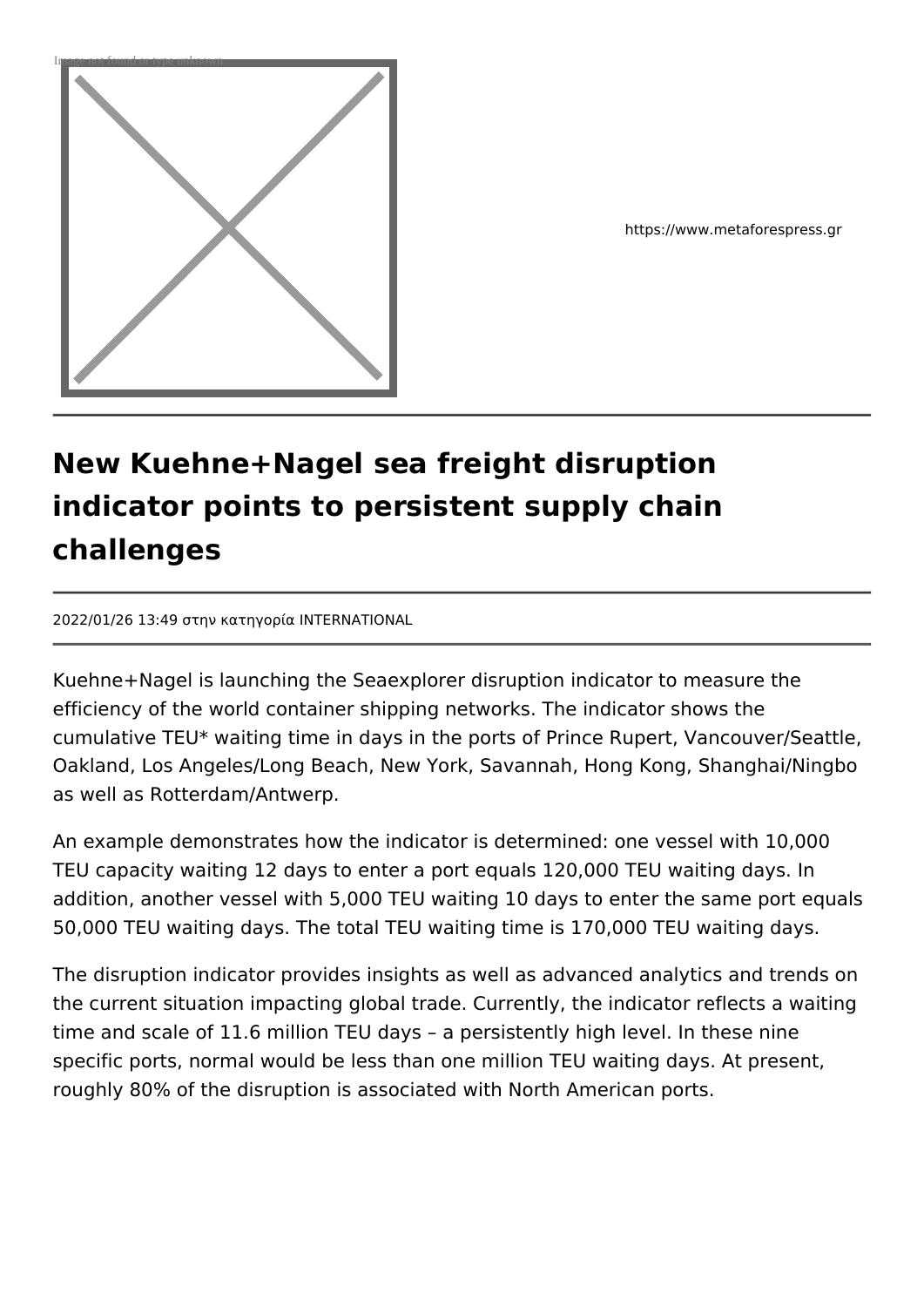## **Disruption ine**

Daily total TEU waiting time at Los New York, Oakland, Prince Ruper



Seaexplorer disruption indicator as of Jan 20, 2022.